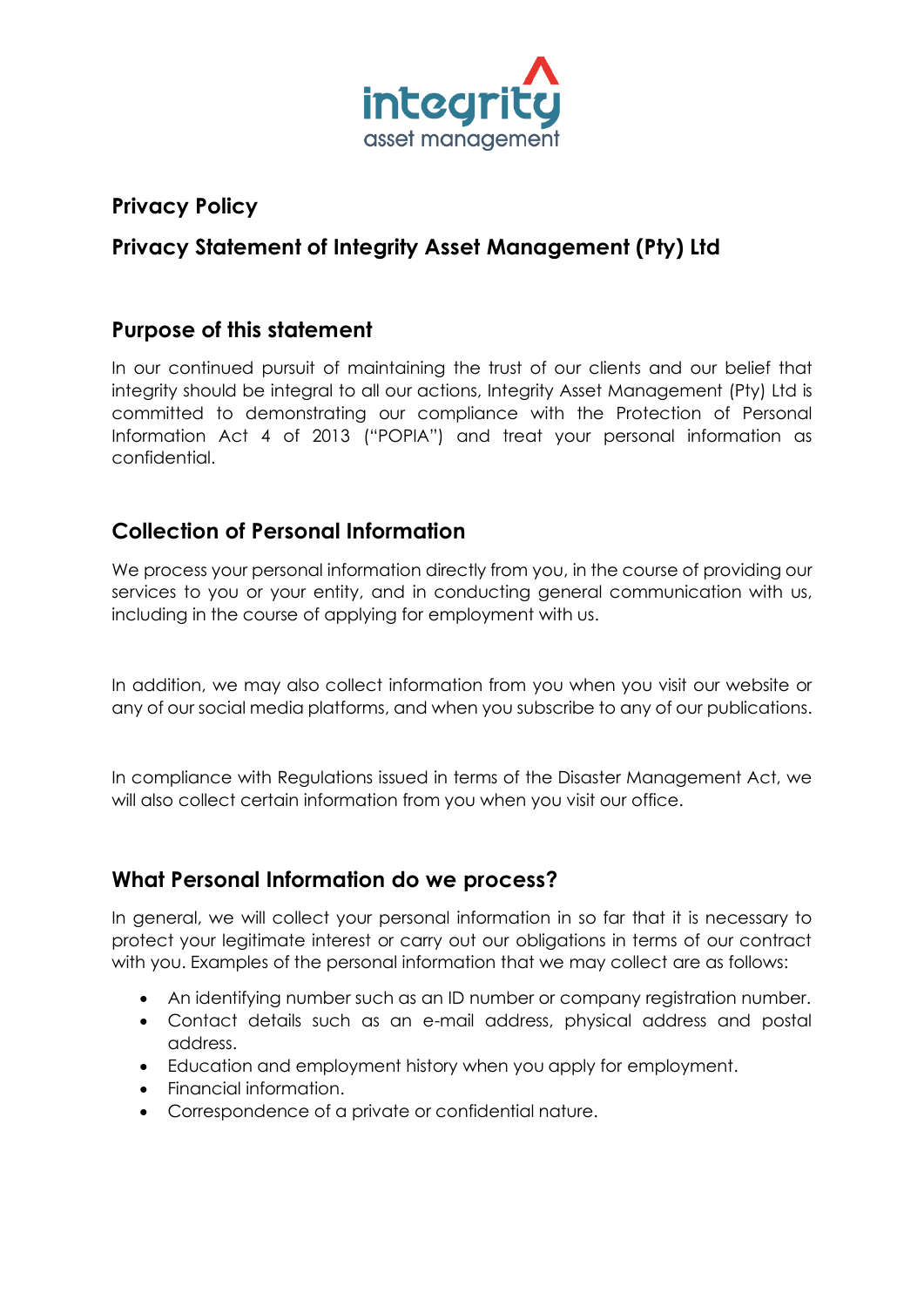In certain instances, we may also need to collect what is known as special personal information, such as biometric information, to fulfil our mandate.

In general, we do not process the personal information of children. We are however required in certain instances to do so by law and will only process the information subject to the conditions as set out in POPIA. In any other instance, we will obtain your consent.

#### **Third parties**

We may be required to share your personal information with third parties if:

- The law requires it.
- We have obtained your consent to do it.
- In order to comply with our duties in terms of our contract with you.
- Upon request from regulatory authorities.

The third parties may include, but are not limited to:

- Product providers, such as linked investment service providers ("LISPs"), investment management companies, banks and insurance companies.
- The Financial Sector Conduct Authority, the Financial Intelligence Centre and the Information Regulator of South Africa.
- Services providers.
- Third party operators.
- Verification agencies.

Where we do engage with third parties we will ensure, to the extent required by applicable law, that they only process your personal information in line with the conditions set out in POPIA and that appropriate security measures are in place to protect your personal information from unauthorised access.

#### **Transborder information flows**

We may need to transfer your personal information to parties outside of South Africa in order to comply with our contractual agreement with you. We are however required to ensure that the party, to whom the information is being transferred, is subject to law, has internal policies in place or agreements that provide for protection of personal information in a similar way as POPIA.

#### **Your rights**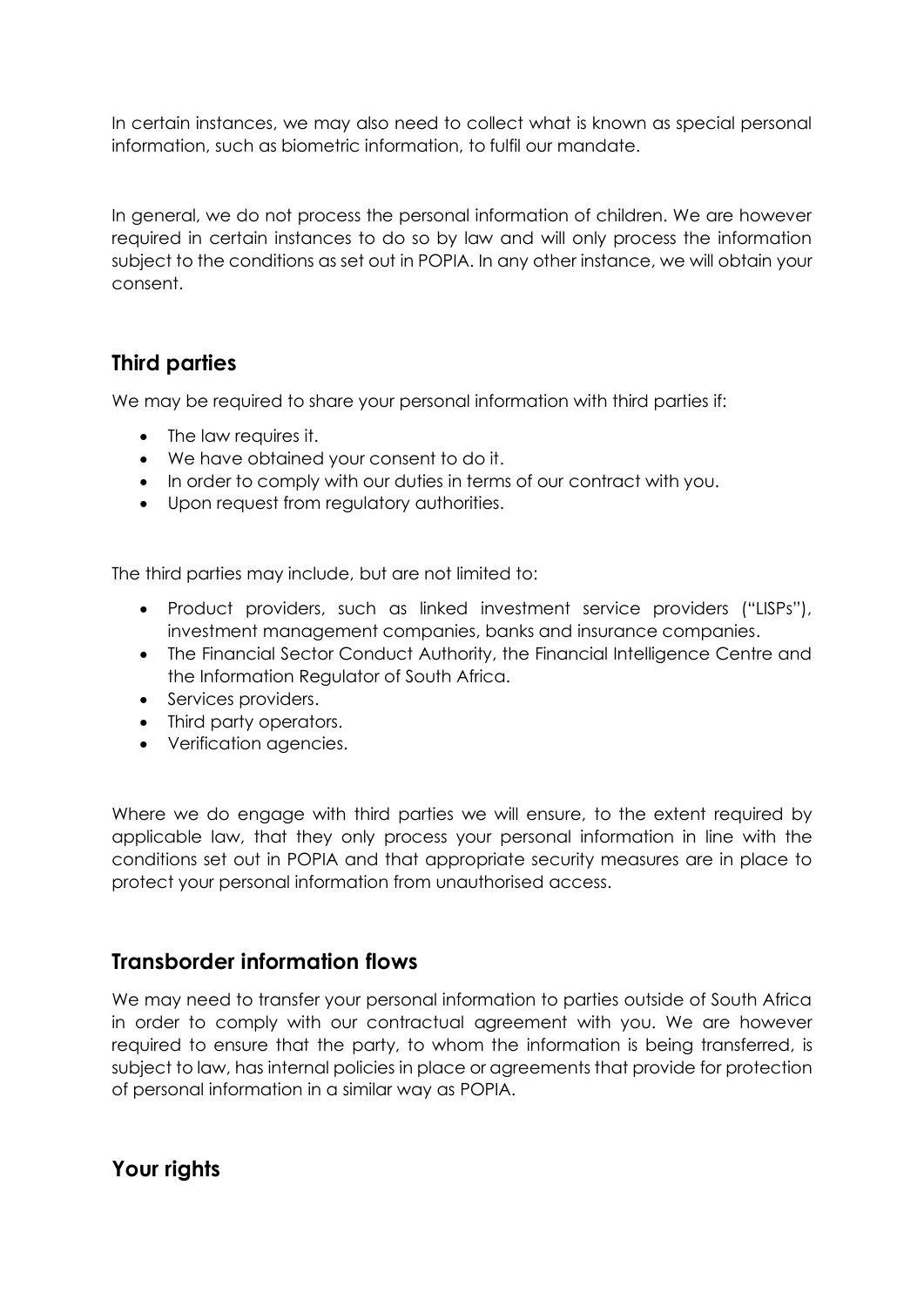In terms of POPIA you have certain rights in respect of the personal information we processed:

- You have the right to access the personal information we hold about you.
- You can request us to correct or update your personal information.
- You can object to the way we process your personal information.
- You have the right to ask us to delete your personal information. This is, however, subject to our obligation in terms of certain legislation to keep record of the information collected for a longer period.
- You can complain to us about the way we process your personal information. If we cannot resolve your complaint, you may submit a compliant to the Information Regulator of South Africa.

## **Data Security**

We have implemented reasonable and appropriate technical and organisational measures to ensure the integrity and confidentiality of your personal information we hold. This is to prevent the loss, damage, destruction, or unlawful access to your personal information.

If we, on reasonable grounds believe that an unauthorised person has gained access to your personal information, we will notify you and the Information Regulator, unless the Information Regulator or the responsible investigating authority instructs us otherwise.

#### **Our website**

Our website uses cookie technology. When you visit our website, cookies are placed on your device. You can alter your settings to prevent the automatic acceptance. If you choose not to accept cookies, this may disable some features of our website. The information collected may be about your device or your preferences and browsing habits.

Our website may also have links to websites or platforms that we do not operate and for which privacy and security policies we are not responsible. Please familiarise yourself with the privacy and security policies of these websites and platforms.

## **Right to change the Privacy Statement**

Please take note that we may review and update this statement from time to time for any of the following reasons:

• Changes in legislation and regulatory requirements.